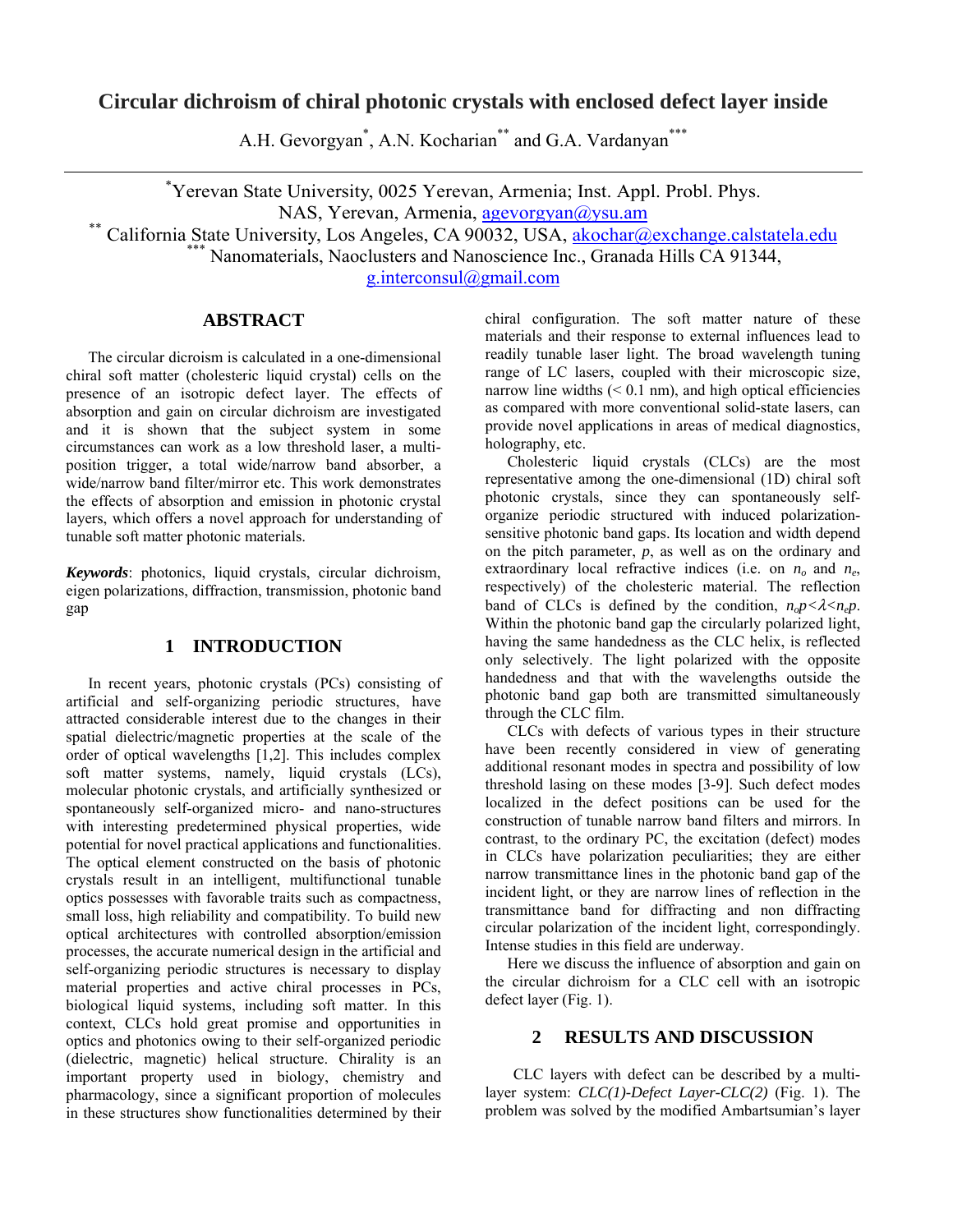addition method [5,6]. The ordinary and extraordinary refractive indices of the CLC layer (with the thickness  $d_1=44p$ , where p is the CLC helix pitch) are taken to be:  $n_{o} = \sqrt{\varepsilon_2} = 1.4639$  and  $n_{e} = \sqrt{\varepsilon_1} = 1.5133 \ (\varepsilon_1, \varepsilon_2)$  are the principal values of the local dielectric permittivity tensor of the CLC); the CLC layer helix is right handed and its pitch is:  $p = 420$  nm. The right circularly polarized light normally incident onto a single CLC layer displays the presence of a photonic band gap (which is in the range of  $\lambda$ = 614.8 ÷ 635.6 nm), while the light with the left circular polarization (LCP) does not have any gap feature. The refraction coefficient, *n*, of the isotropic defect layers is chosen  $aS: n = \sqrt{\varepsilon} = 1.8$ .



Fig. 1. A sketch diagram of a modelled CLC cell with a defect layer inside.

Circular dichroism in optically active material describes the differential absorption of the left- and right-handed circularly polarized light. The characteristic shape of circular dichroism spectra recorded from the molecules such as proteins or DNA – usually appearing in the ultraviolet range–reflects their chiral geometry and originates from the superposition of circular dichroic signals of many randomly oriented molecules in the liquid solution. CLC due to their chiral periodic structure in the scale of optical wavelength order provides a strong and characteristic circular dichroism response at visible wavelengths.

The circular dichroism is defined by the expression:

$$
\Delta A = A^l - A^r, \tag{1}
$$

where the quantity, *A*=1−(*R*+*T*), characterizes the light energy absorbed by the system (*R* and *T* are the reflection and transmission coefficients, respectively) and  $A^{l,r}$  are the light absorptions, if the incident light has left and right circular polarizations, respectively.

The circular dichroism spectra for the single homogeneous CLC layer (the pink solid line) and for the CLC layer with the isotropic defect layer inside (the red and blue solid lines) are presented in Fig 1. The solid line corresponds to  $n_{\rho} = n_{\rho} = 0$  and  $n = 0$ , that is, when absorption is absent in the CLC sublayers and it exists in the defect layer. The dashed lines correspond to  $n_{n}^{\prime} = n_{n}^{\prime} \neq 0$  and  $n^{\prime} = 0$ , that is, when absorption exists in the CLC sublayers and it is absent in the defect layer. The red lines correspond to the case when the defect mode wavelength is in the centre of the photonic band gap

 $(d_2=2000 \text{ nm})$  and the blue lines correspond to the case when the defect mode wavelengths are near the boundaries of the photonic band gap  $(d_2=2100 \text{ nm})$ . Here, we assume that absorption is constant, that is, it does not depend on the frequency for the presented effects connected with structural peculiarities of the subject system.

As it is seen in Fig. 2, Δ*A* is positive in the photonic band gap for the single homogeneous CLC layer and it is natural as the CLC layer helix is right handed; and for incident light with the right circular polarization total reflection takes place here and, therefore, here the suppression of absorption of light with the right circular polarization takes place, while the light with the left circular polarization is transmitted through the system undergoing large absorption. Δ*A* is negative outside of photonic band gap it is natural too, as the reduced distance of the light becomes more – due to the light diffraction interaction with the right circular polarization – than that with the left circular polarization. Consequently,  $A^r > A^l$ , here. If there is a defect in the structure of the medium, the circular dichroism can be positive, or zero, or less than the unit depending on the values of the parameters characterizing the system (the details see below).



Fig. 2. The circular dichroism spectra for the single CLC layer (the pink solid line) and for the CLC layer with the isotropic layer defect inside (the red and blue lines). The red lines correspond to the case when the defect mode wavelength is in the centre of the photonic band gap  $(d_2=2000)$  nm) and the blue lines correspond to the case when the defect mode wavelengths are near the boundaries of the photonic band gap  $(d_2=2100$ nm). Im  $\varepsilon_1 = \text{Im} \varepsilon_1 = 0.0005$ , Im  $\varepsilon = 0$  for the dashed lines and Im  $\varepsilon_1 = \text{Im} \varepsilon_1 = 0$ , Im  $\varepsilon = 0.005$  for the solid lines.

In Fig. 3 the dependence of the circular dichroism (Δ*A*) on the absorption parameter,  $x = ln(Im \varepsilon_m)$ , is presented for various defect layer thicknesses. As in Fig 2, the solid lines correspond to  $n_{o}^{n} = n_{e}^{n} = 0$  and  $n^{n} \neq 0$ , and the dashed lines correspond to the case when  $n_{\rho} = n_{\rho} \neq 0$  and  $n = 0$ . The red lines correspond to the case when the defect mode wavelength is in the centre of the photonic band gap  $(d_2=2000 \text{ nm})$  and the blue and pink lines correspond to the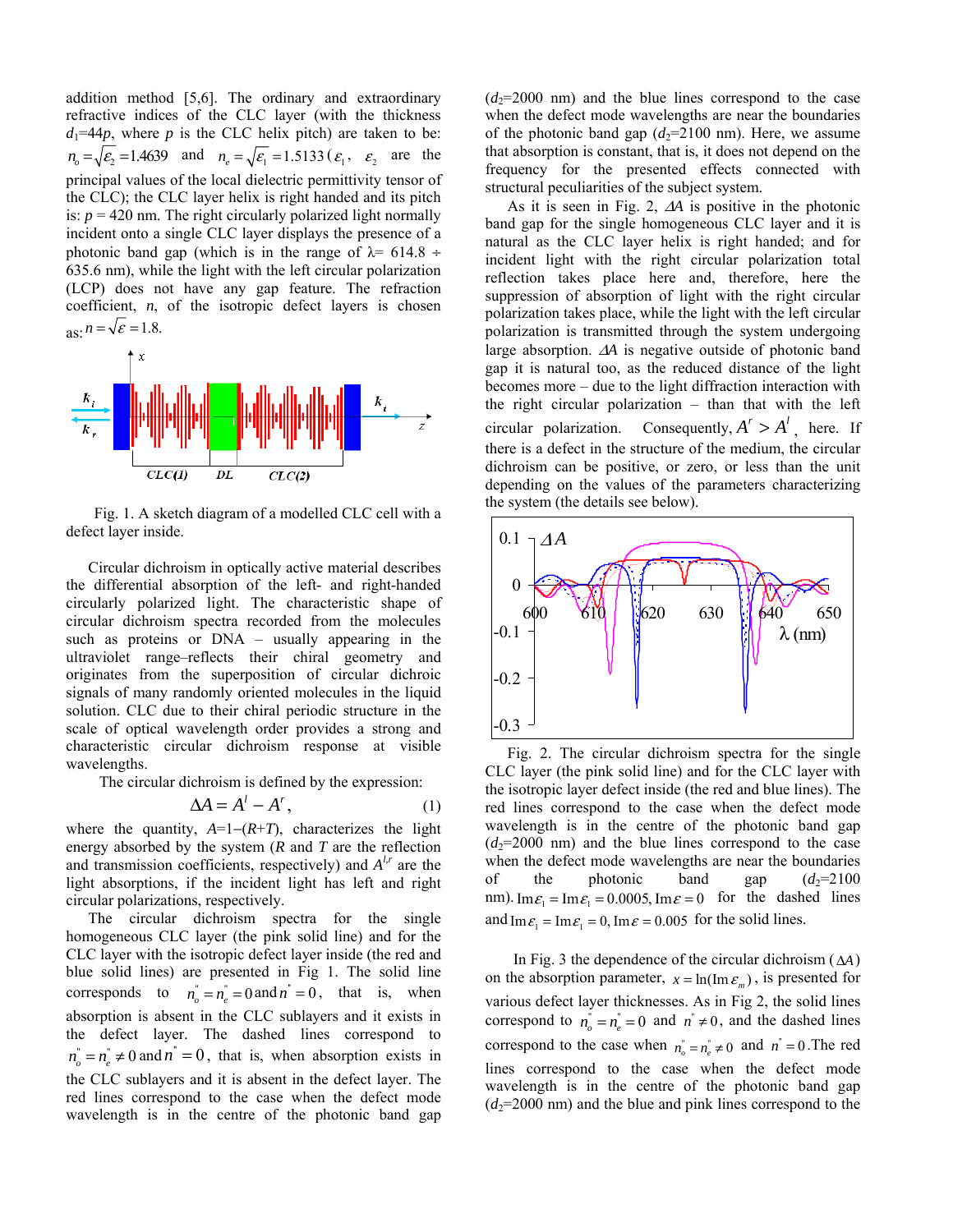case when the defect mode wavelengths are near the boundaries of the photonic band gap  $(d_2=2100 \text{ nm}$  and  $d_2$ =1900 nm, respectively). As it is seen in the figure, if  $n_{\rho}^{n} = n_{\rho}^{n} \neq 0$  and  $n^{n} = 0$ , then the circular dichroism firstly decreases if the parameter *x* increases and after that, having a minimum, it begins to increase. After this, it achieves a maximum and then vanishes if *x* keeps increasing. The situation is different if  $n_{o}^{n} = n_{e}^{n} = 0$  and  $n^{n} \neq 0$ . In this case the circular dichroism firstly decreases if the parameter *x*  increases and, having a minimum, it tends to the unit if *x*  keeps increasing. Note that the case when Δ*A*does not change its sign (the redlines) is special in the sense that such an effect is only observed for the system parameters when the defect mode wavelength is precisely in the center of the band gap.



Fig 3. The circular dichroism  $( \Delta A )$  versus the parameter,  $x = ln(Im \varepsilon_m)$ , *characterizing* the absorption at different values of the defect layer thickness.

To find out the presented circular dichroism peculiarities we investigate the dependences of the reflection  $(R)$ , transmission  $(T)$  and absorption  $(A)$  versus  $x$ for the light incident both with right and left circular polarizations. In Fig. 4 these dependences are presented for various thicknesses of the defect layer. The analysis of the presented results in this figure shows that the presence of absorption worsens the connection between the two sublayers of the CLC and decreases the tunneling of the light through the optical barrier. If  $n_{o}^{n} = n_{e}^{n} \neq 0$  and  $n^{n} = 0$ , that is, when absorption exists in the CLC sublayers and it is absent in the defect layer, the connection between the two sublayers of the CLC is worsened, if the parameter *x*  increases, then the regime of the reflection from the whole system passes into the regime of reflection from the first sublayer of the CLC (provided *x* increases) therefore, the reflection begins to increase. If the parameter  $x$  keeps increasing, the reflection decreases as in the case from the single CLC layer if the absorption is essentially increased. In the case,  $n_a = n_a = 0$  and  $n \neq 0$ , that is, when absorption is absent in the CLC sublayers and it exists in the defect layer, again, if the parameter *x* increases, then the regime of the reflection from the whole system passes into the regime of reflection from the first sublayer of the CLC (provided *x* 

increases) therefore, the reflection begins to increase. But as absorption in the sublayers of the CLC is absent, the further increase of *x* leads to worsening of the connection between the sublayers and the reflection is monotonously increasing due to the significant thickness of the first sublayer of the CLC, because it has the possibility to provide complete light reflection in the band gap.



Fig. 4. The dependences of the reflection (the red lines), transmission (the pink lines) and absorption (the blue lines) on  $x = \ln(\text{Im } \varepsilon_m)$ . The solid lines correspond to the right circular polarization of the incident light and those dashed to the right circular polarization. *a,c*:  $n_{o}^{*} = n_{e}^{*} \neq 0$  and  $n^{*} = 0$ ; *b,d*:  $n_{o}^{*} = n_{e}^{*} = 0$  and  $n^{*} \neq 0$ . *a,b*:  $d_2=2100$  nm,  $\lambda = 617.5$  nm, *c,d*:  $d_2=2000$  nm,  $\lambda = 625.5$ nm.